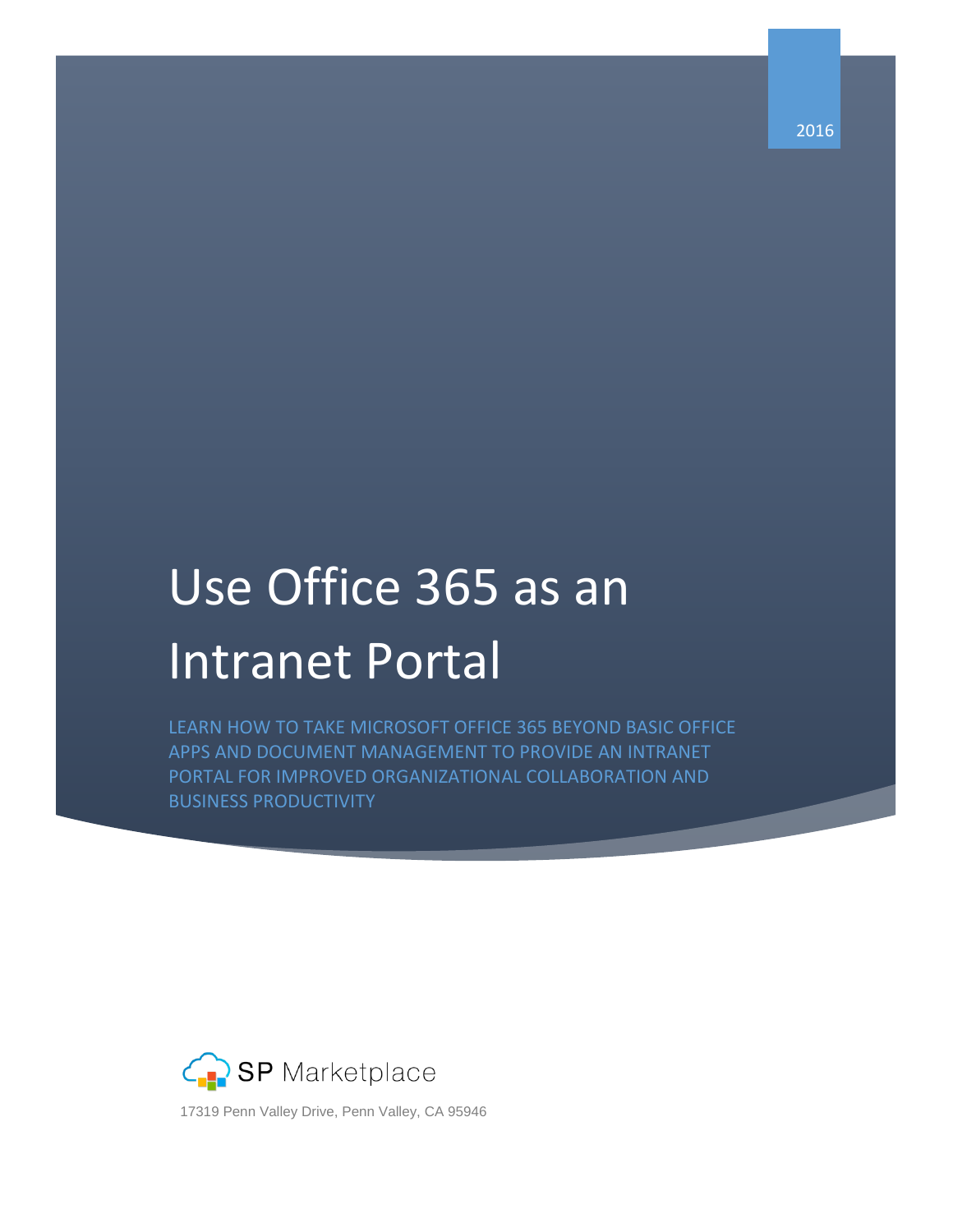Copyright © 2016 SP Marketplace All Rights Reserved.

No part of this publication may be reproduced, stored in a retrieval system, or transmitted, in any form or by any means, electronic, mechanical, photocopying, recording, or otherwise, without the prior permission of the copyright owners.

#### ABOUT SP MARKETPLACE www.spmarketplace.com

SP Marketplace is a provider of software applications that drive higher organizational productivity using Microsoft Office 365 and SharePoint. SP Marketplace offers application templates, web parts and branding solutions designed for Office 365 and SharePoint Online and On-premise implementations. These templates include Intranet Portal, Employee Self-Service, HR, IT Support, Project Tracker, Facilities, CRM, Customer Service, and other applications. SP Marketplace, through its unique "Application Provisioning" approach, offers a cost-effective business solution approach for small to medium businesses that wish to use the Office 365 and SharePoint platforms.

Microsoft Office 365™ and SharePoint™ are registered trademarks of Microsoft Corporation in the United States and other countries. All other trademarks are the property of their respective owners. All other brand, company, and product names are used for identification purposes only and may be trademarks that are the sole property of their respective owners.

Any comments relating to the material contained in this document may be submitted to: SP Marketplace, 17319 Penn Valley Drive, Penn Valley, CA 95946 or by email to: info@spmarketplace.com

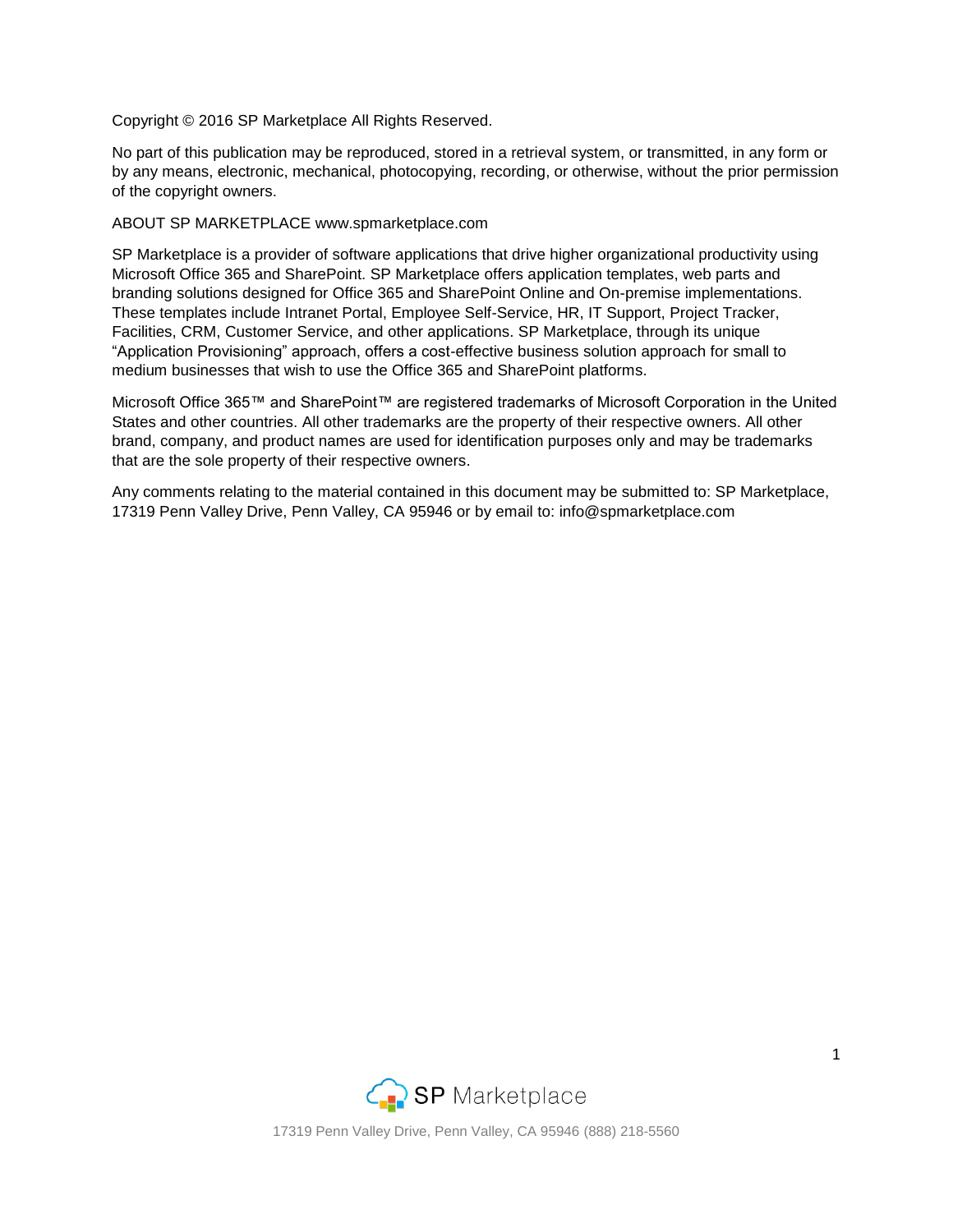## **Introduction**

If you are reading this whitepaper, then you are probably considering or are already using the Microsoft Office 365 cloud platform for your organization. This document is targeted at small to medium businesses under 1000 employees that are interested in leveraging the Office 365 functionality to drive more collaboration and improve productivity within their organizations.

Many organizations that have Office 365 make the mistake of using only a portion of its capabilities. Too often they use it just for email, Office apps (Word, Excel), and perhaps file sharing in the cloud. This is like driving a Ferrari 25 mph on the race track; it leaves lots of potential power left unused.

This whitepaper will provide helpful information about SP Marketplace's experience deploying Intranet portals at SMBs. The majority of information available online about Intranets is targeted at enterprises that have large budgets and ample resources and are looking to build an enterprise Intranet structure. Likewise, many consulting firms that offer Intranet portal services target enterprises and will over engineer (and overprice) a solution for SMBs.

This whitepaper will provide best practices that SP Marketplace has learned, advice on strategies, and will even recommend some specific solutions. We hope it is useful in educating you about available options for turning the Office 365 platform into an Intranet portal solution.

### **I. Intranet Portal on Office 365: It's more than a team site**

If you have Office 365 and SharePoint Online, you might think an Intranet portal comes with the package. According to Microsoft, many of the Office 365 plans include an Intranet site for your teams. SharePoint sites provide workspaces with customizable security settings for individual teams within the organization.

In other words, Microsoft's vision of an Intranet portal is a home page template in SharePoint Online. It's a basic site intended for small teams to collaborate and share documents that includes a document library, a news feed, a One Note library. That's it.

Let's simplify things:

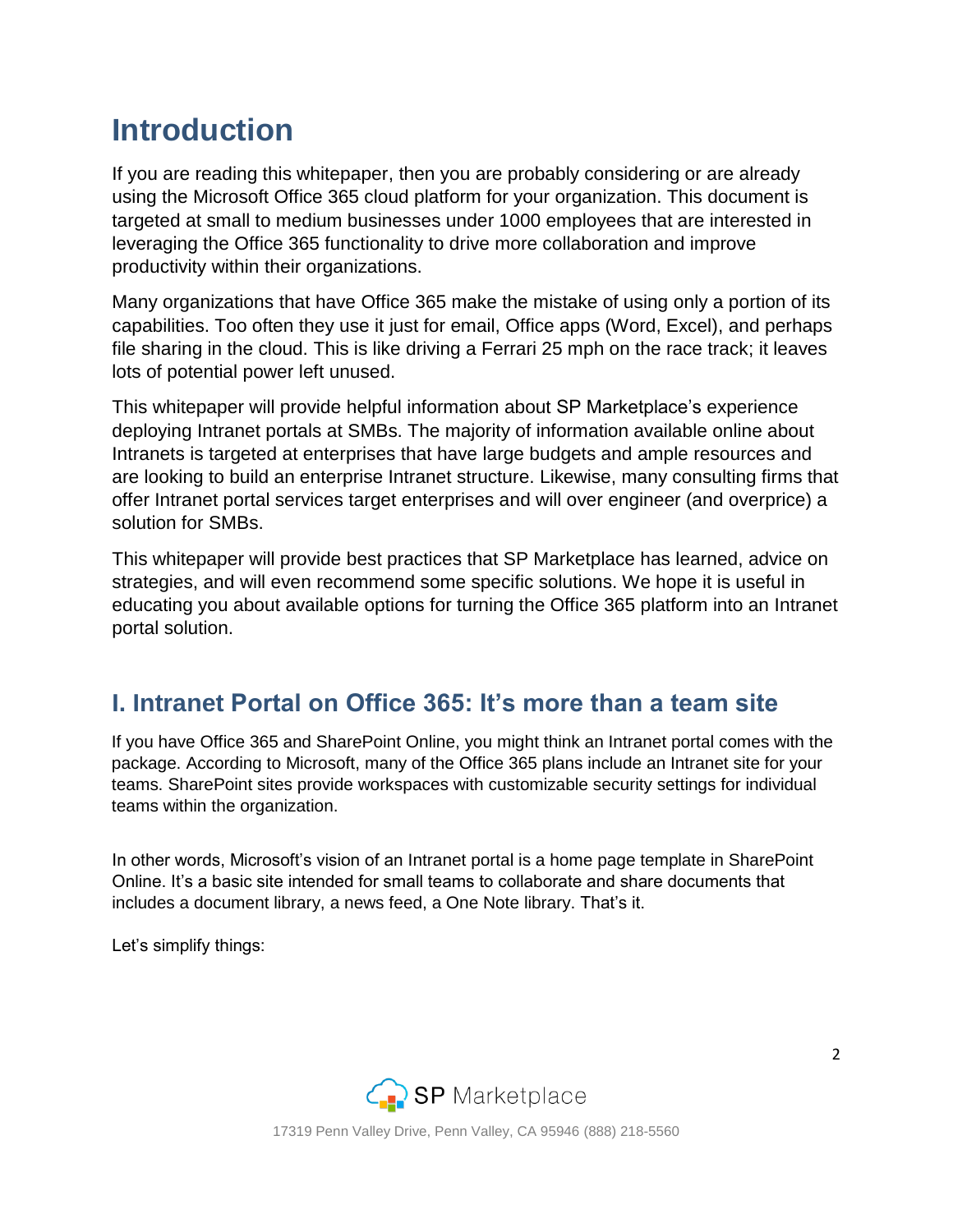

The path to a successful Intranet portal is in the details. Over 50 percent of Intranets run on SharePoint. So Microsoft's definition of an Intranet generally accurate, except that they should say it is a great platform for an Intranet, not an out-of-the-box Intranet as many assume.

Here at [SP Marketplace](http://www.spmarketplace.com/) we [h](http://www.spmarketplace.com/)ave deployed our Intranet [portal template](http://www.spmarketplace.com/sharepoint-intranet-portal.html) in over 700 organizations and we have learned a thing or two that we'd like to share.

#### **A. What should an Intranet look like on Office 365?**

Most important is that the Intranet reflects the structure of your organization. Next, the Intranet should make it easy for employees to find the things they use most often while offering intuitive access to the things they need only occasionally.

A typical organization might have an organizational portal at the top (Home) and several department portals (HR, IT, Marketing, Engineering) underneath supporting the Home portal. A retail organization or an organization that has several divisions that share common services might have the organization above plus a portal for each division, store, region, and so on.



#### **Basic Intranet Structure**

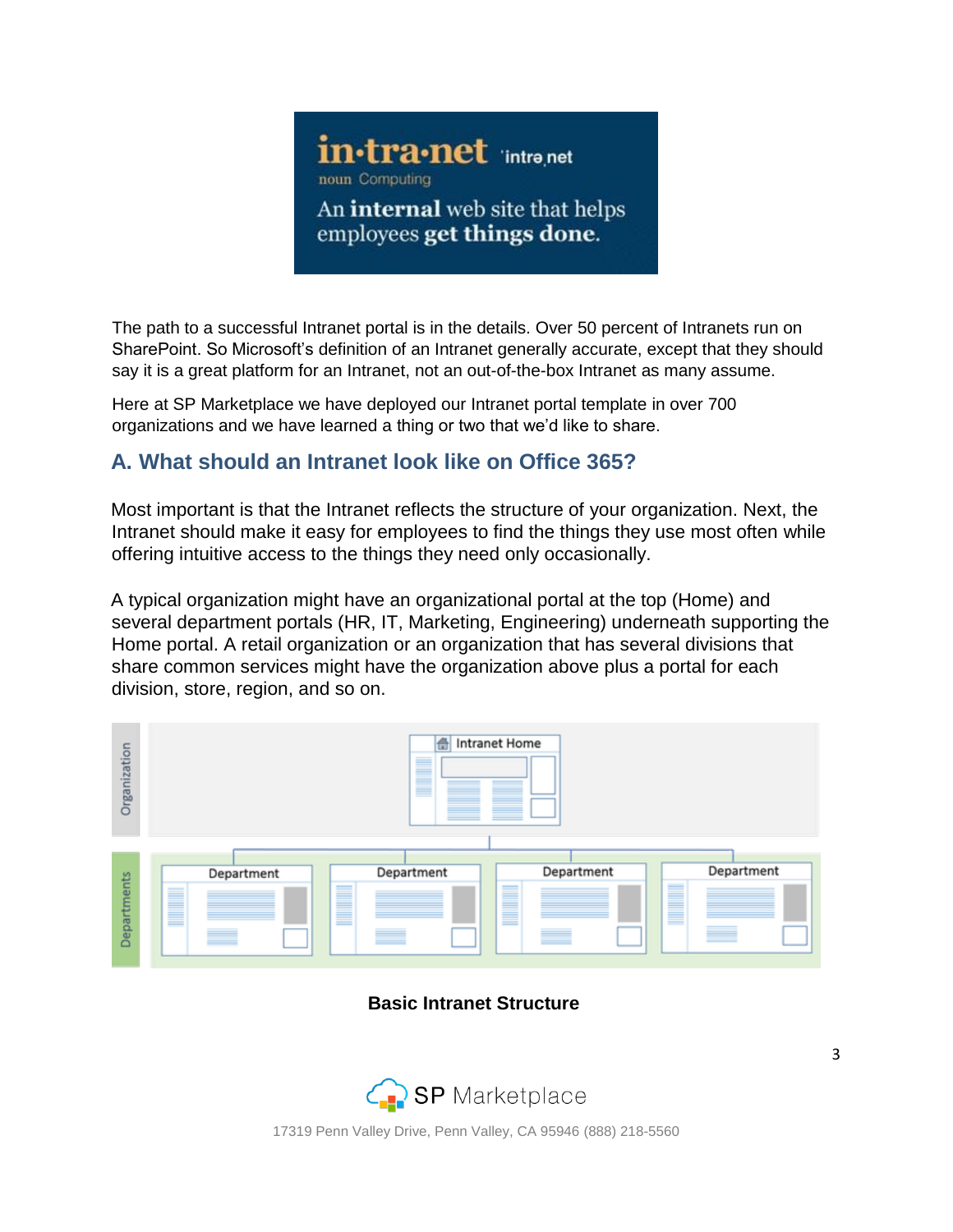Each department might act as an extended Team Site with department tasks list, calendar, document libraries. Create a Team Site and copy the template for other departments and staff to access and use. This is the simplest structure and is a good place to start.

However, while this structure serves an SMB's basic needs, eventually you will want to expand the structure to provide self-service functions for employees and employee portals in each department. These portals should separate the department staff site from employee access with an employee portal for each department. Here is an example of the structure it should follow (as provided i[n](http://www.spmarketplace.com/sharepoint-intranet-portal.html) [SP Intranet](http://www.spmarketplace.com/sharepoint-intranet-portal.html) Port[al](http://www.spmarketplace.com/sharepoint-intranet-portal.html) module from [SP Marketplace\).](http://www.spmarketplace.com/)

| Organization | Intranet Home<br>合                                                             |             |
|--------------|--------------------------------------------------------------------------------|-------------|
| Employee     | Service Requests<br>Forms Portal<br>Documents Portal<br>▌<br>▋<br>≣            | Communities |
| Departments  | Department<br><b>Divisions or Groups</b><br>Department<br>Department<br>▊<br>≡ |             |

**Advanced Intranet Structure (Source: SP Marketplace)** 

Additionally, you will want to add collaboration sites as well with a Community Site template. This allows Sales, Services, or other groups to use SharePoint Online for storing documents and managing activities, while also sharing knowledge, experiences, and information easily.

#### *Key User Adoption Strategy 1: Consistent look, layout, and user experience*

Having the right structure is a good start, but it is equally important that the user experience is consistent across sites. An employee that visits the Intranet first, then goes to the IT Portal or the HR portal should have a consistent intuitive experience.

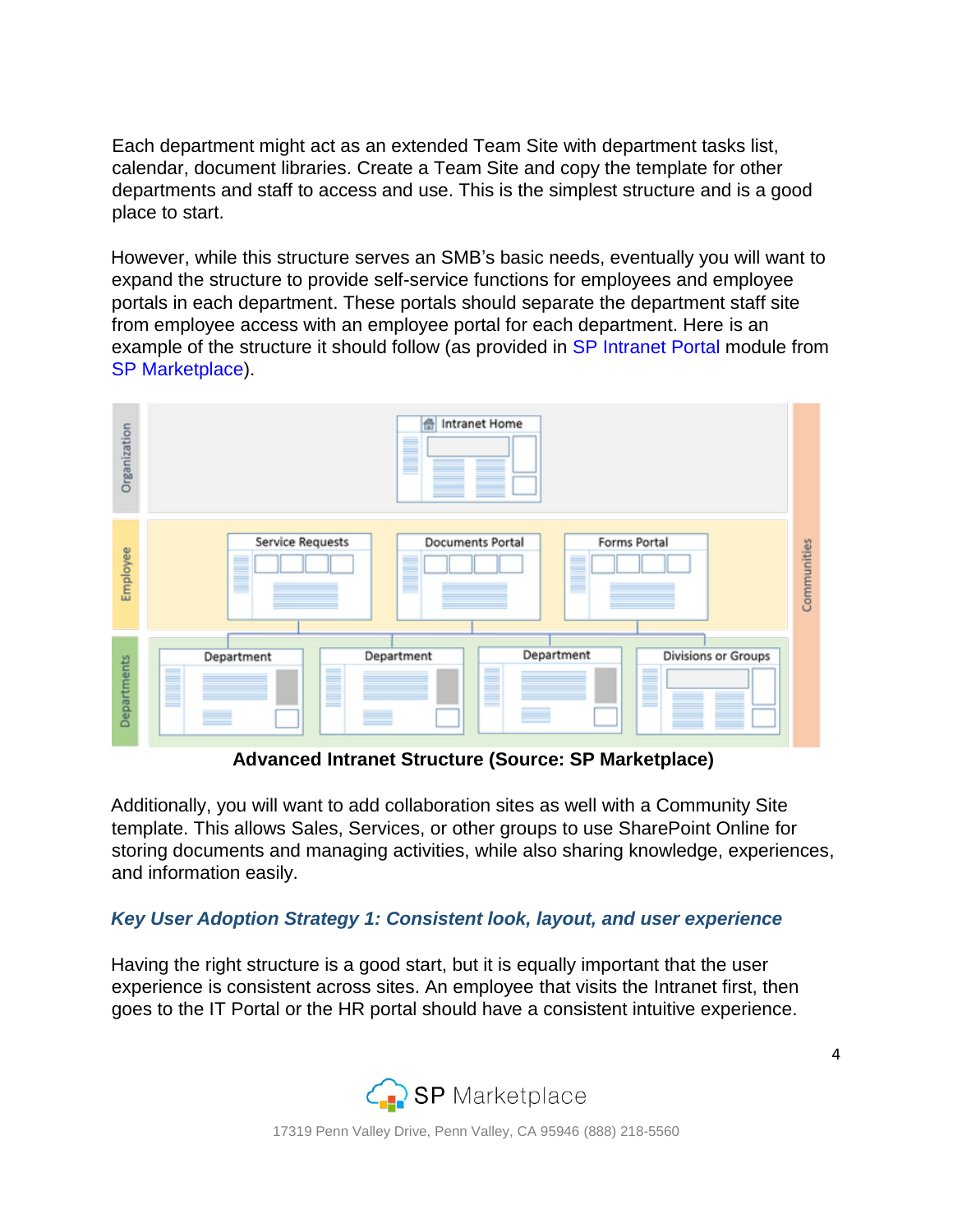Frequently this is not the case because each department sets up its own portal without taking into account a common experience for the end user relative to other departments.

If access to important documents or forms for IT or HR are in completely different locations in the department portal then the user may become confused or frustrated. If each department uses a different Help Desk or Service Request approach, that can be confusing. So an important aspect is for each of the departments to use a common design approach to their employee facing portals. Below you can see an example (source: [SP Marketplace\)](http://www.spmarkeptlace.com/) of consistent portal design across two departments.



**HR Employee Portal** 

**IT Support Portal** 

#### **Consistent Department Portal Design (source: SP Marketplace)**

#### *Key User Adoption Strategy 2: Branding: Make it look like it is part of your organization*

Another key to achieving high user adoption is to make the look and feel of the template reflect your organization's website branding. You can easily do that using Themes in SharePoint Online, changing the colors to match your organization's colors and also add a logo.

This at the minimum should be done. If you want to go further, then you can hire a consultant to design a custom SharePoint branded master page. However, be aware that if not done right, this could result in problems upgrading to newer versions of SharePoint. An alternative (and more cost-effective) way is to use a preconfigured branding template offered by third-party vendors. You can often apply your specific colors and other elements to bring it closer to your organization's branding. Below is an example of one of our customer's external site next to their Intranet portal.

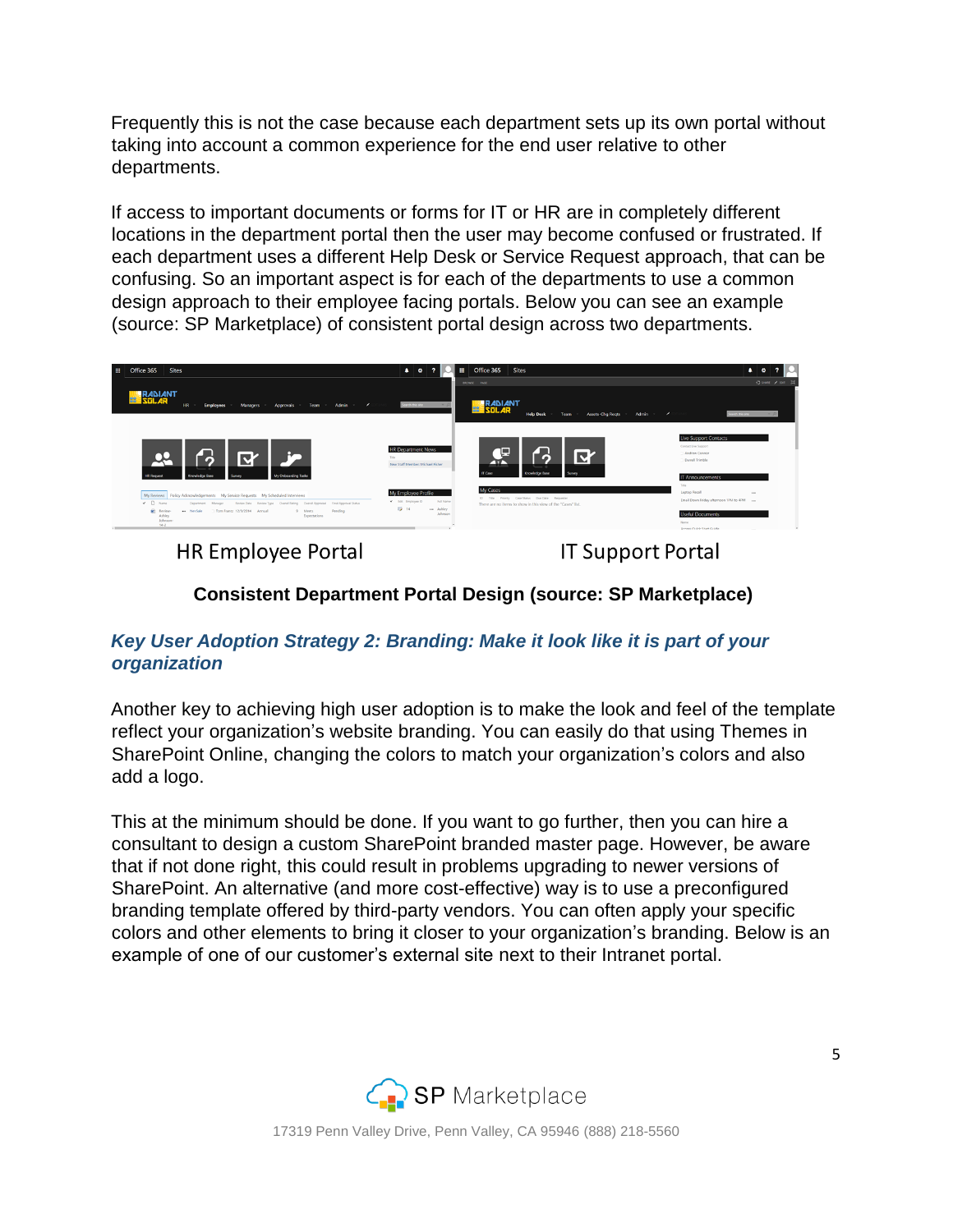

**External Web Site** 

**Intranet Portal** 

#### **Implementing an Office 365 SharePoint-based Intranet: Build, Buy or Both?**

By implementing an Intranet, many organizations are looking to create a central point to share information, collaborate, and provide access to internal services. Frequently they are using Office 365 or SharePoint Online or SharePoint On-Premise as a platform. A survey conducted by Modalis Research Technology showed that the average Intranet took more than 15 months to implement and cost over \$40,000. Another interesting aspect of the survey is that the basic features required in an Intranet across organizations were very consistent. Those were:

- Organization communications: Announcements, news, events, policies and procedures
- Employee collaboration: Employee directory, forums, discussions
- Employee self-service: Service requests, time off, expenses, and more
- Integration of processes: Links to key applications like ERP, CRM, email, customer service
- Support for department portals: HR, Sales, Marketing, Finance, IT

The question is, if 70 to 80% of all organizations need the same features, why are so many Intranet portals built from scratch? Why not start with a template containing 80% of the features and customize from there?

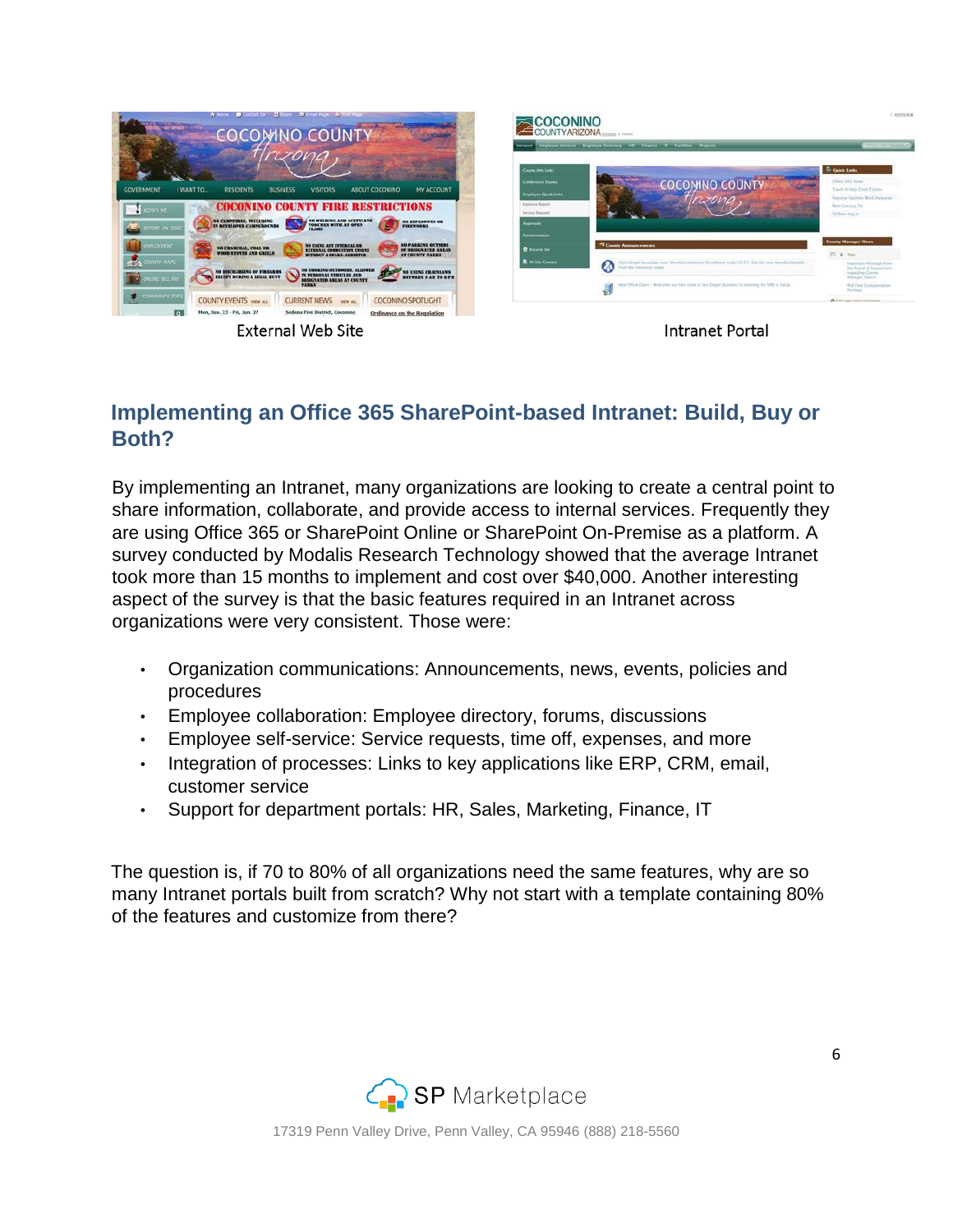

In reality, this is what many consulting firms who build bespoke Intranets do. They have templates they use in engagements. Unfortunately, they do not always tell this to clients because if they did, then they would not be able to charge the fees they are getting.

However, aside from these consulting firms are a few companies that provide fullfeatured Intranet applications that are easily brandable and can be deployed and customized to an organization's requirements without programming.

Companies like [SP Marketplace,](http://www.spmarketplace.com/) Clerkswell, and others offer turnkey Intranet applications that introduce an option for Buy versus Build. These applications are prebuilt Intranet portals that can be installed and configured and branded for much less money and time than the traditional bespoke engagement.

Additionally, because they are developed to be customized, configuring them to your needs can be done without programming and thus having to call back the consultants. Finally, when the next version of SharePoint requires you to upgrade, many of these solutions provide upgrades as part of their support agreements.

For example, one SMB in Virginia with 100 employees looking to deploy an Intranet received build bids from traditional SharePoint consulting firms ranging from \$38,000 to \$57,000 for the project. Alternatively, the buy route from SP Marketplace is less than \$10,000, deployed and configured. Deployment time was one month versus six months.

|                 | vs.       | <b>Build</b> |
|-----------------|-----------|--------------|
| Cost            | \$5-15K   | \$25-\$50K   |
| Time            | 1 month   | 6 months     |
| Changes         | configure | programming  |
| <b>Upgrades</b> | Included  | No           |

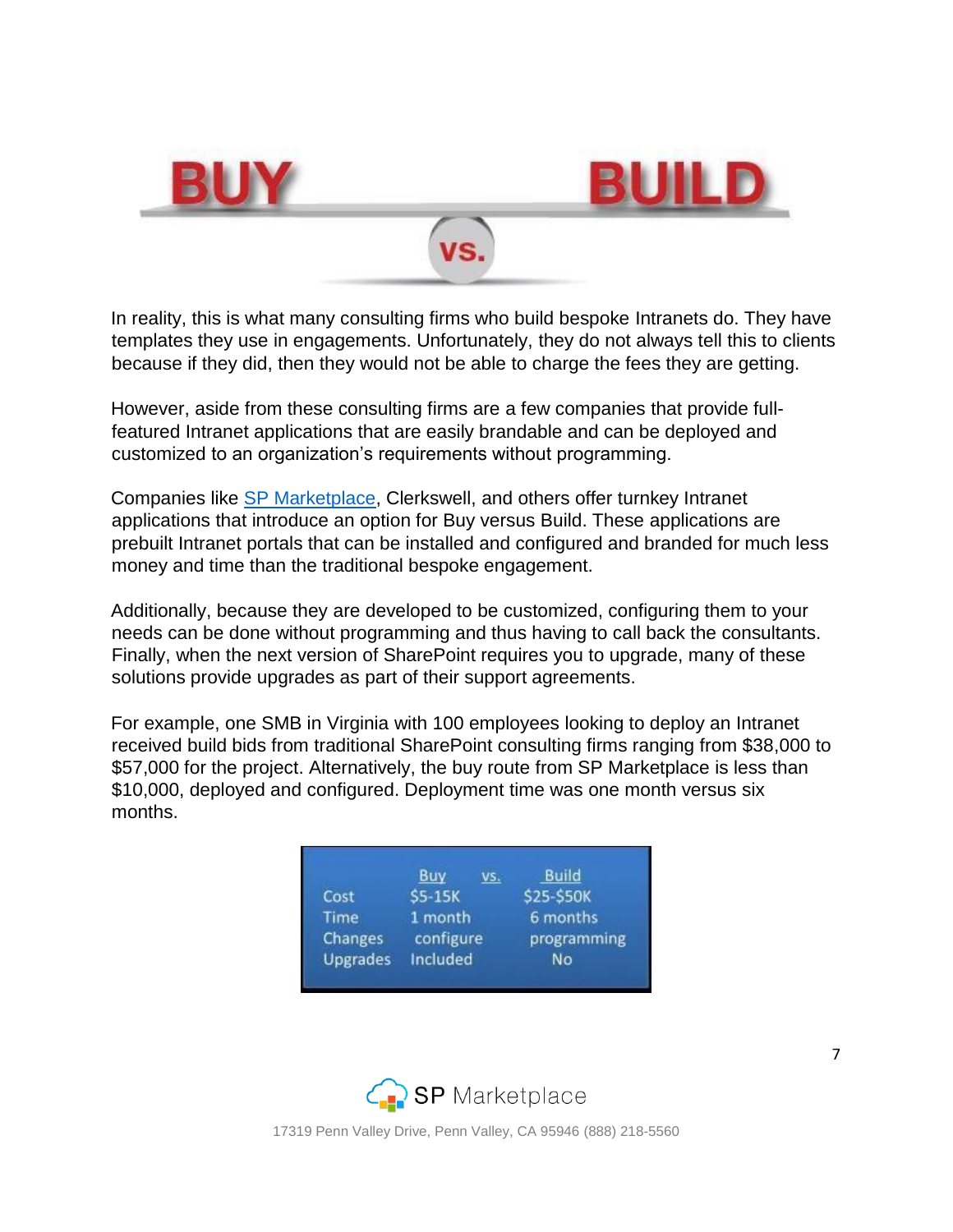This is a natural market progression, and we will see more packaged application vendors enter the SharePoint marketplace. This will result in lower overall costs for clients. With the introduction of Office 365 as a lower-cost model for SMBs, providing the corresponding savings for application solutions will need to follow. This can only be done with repeatable packaged applications that are flexible enough to address the custom 10 to 20% of features required.

For traditional SharePoint consulting firms, they will either need to stick with just the large enterprise deployments or adjust their business model to fit the financial realities of the SMB market.

#### **Intranet Portal in Office 365: What staff resources are needed for success?**

An Intranet is very different from an organization's external website. After more than 300 implementations of our [SP Intranet](http://www.spmarketplace.com/sharepoint-intranet-portal.html) Port[al,](http://www.spmarketplace.com/sharepoint-intranet-portal.html) we have gained some insight on success factors.

With an Intranet, there should never be an emphasis on marketing, PR, and over the top graphics. Its function is much different: To facilitate the quickest possible access to information, collaboration, and tools to help your employees do their job.

A successful Intranet implementation may start with the right technology platform, such as Office 365, and the right structural design; but, its ongoing success relies on a commitment from the organization for staff resources to keep it running. In small to medium businesses this can be a challenge. These organizations do not have the budgets or staff available to commit exclusively to the Intranet.



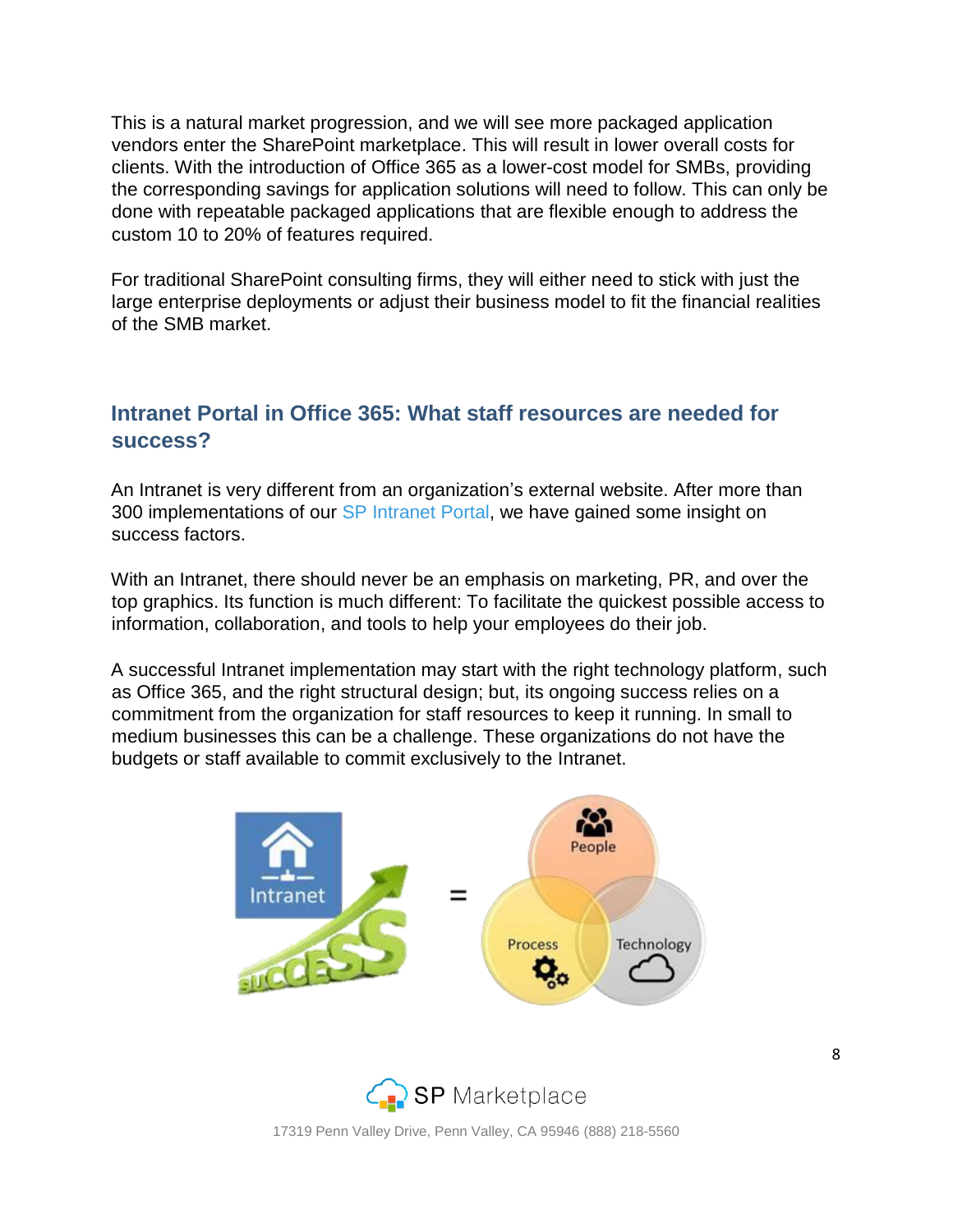To see a return on investment from an Intranet implementation, organizations' need to:

- Have executive support for the ongoing project
- Keep the content updated and create new content on a regular basis at all levels
- Continuously review and add new business automation processes
- Make sure you are taking advantage of available new technologies

Quite simply you can invest all the work initially only to see diminishing returns through lack of attention.

#### **Create a Virtual Intranet Team**

To reiterate the point above, SMBs don't have the luxury of hiring a team to build and manage an Intranet. So, as in most challenges, they need to be creative. Creating a Virtual Intranet Team with representatives from multiple areas of the company works very well. This team not only guides the development of the Intranet, but also ongoing management.

As in most SMBs, these team members probably already where multiple hats in their roles, and this is another. We suggest the following part-time roles for this team:

- **Executive Sponsor:** A senior executive who has responsibility for internal services such as IT, HR, Accounting, etc. Titles include CFO, COO, or CIO
- **Intranet Administrator**: Not a techie, but preferably a business analyst type. They should be trained as a SharePoint Power Business User (see our suggested curriculum)
- **Content Administrators**: These are staff who are responsible for the content on the site, announcements, event calendars, etc. You should plan to have one for the top Intranet Portal, and one for each department. These may be administrative personnel
- **Technical Resource:** Typically someone from IT, perhaps the same person responsible for the Office 365 platform administration. This role will perform technical work such as data migration, permissions management, etc.

On an ongoing basis, the most important role above is the Intranet Administrator. They should be the "owner," responsible for making sure there is ongoing work being done to keep the Intranet "fresh."

Most important is for the Administrator to have at least a power user knowledge of SharePoint Online. We are not talking about deep knowledge, but rather the level of knowledge an Excel power use might have. Here is an [example curriculum](http://www.spmarketplace.com/power-user-training.html) [f](http://www.spmarketplace.com/power-user-training.html)or a SharePoint Power User training. The Intranet Administrator should have a good overall picture of the status of the different sites, and should coordinate the virtual team.

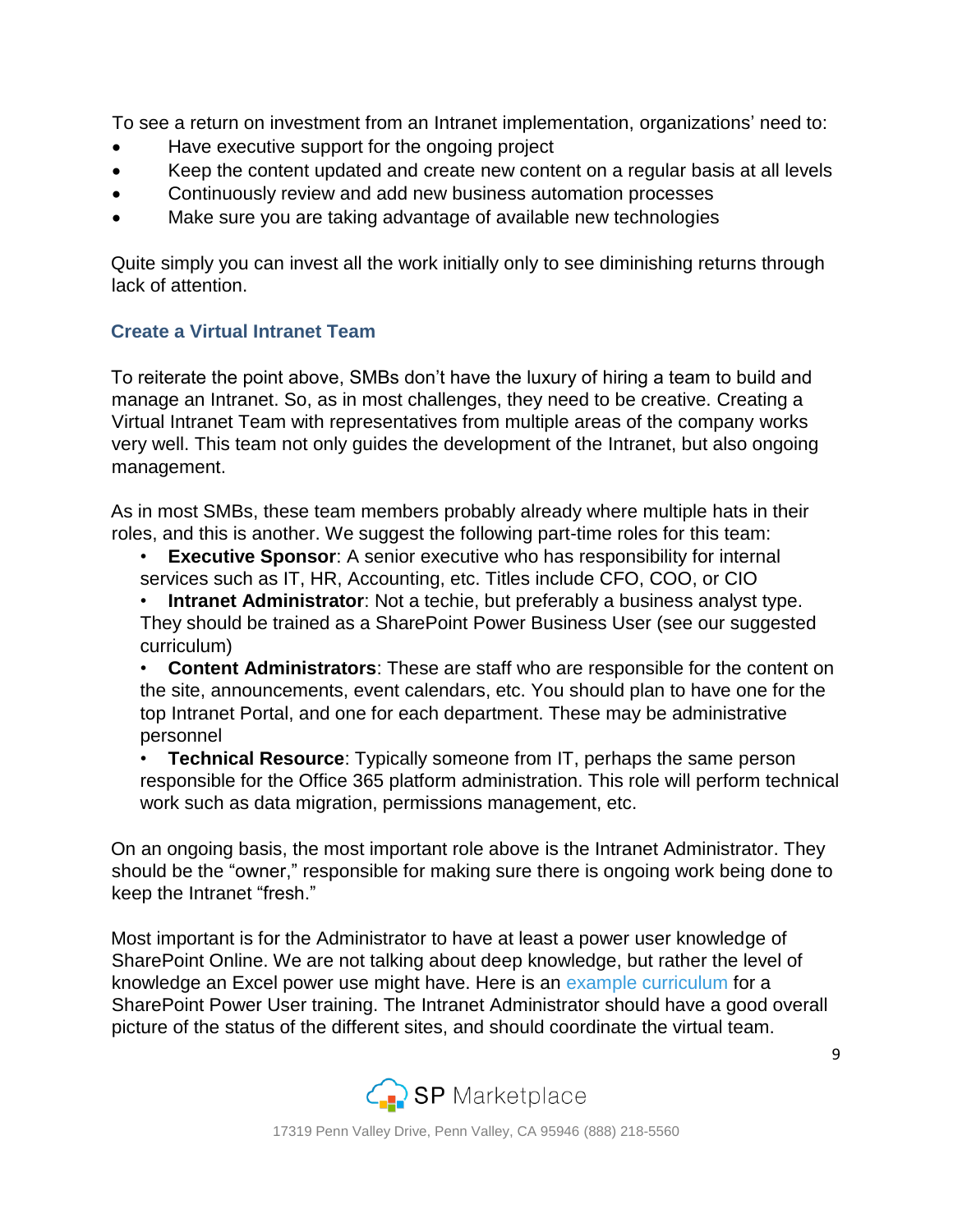The second key role is that of the Content Administrator(s). The biggest reason for Intranet Failure is stale content. This is where this role plays and it can be overwhelming if you don't break up the responsibilities into departments or sub sites. Each department probably has an employee portal which needs to have the latest announcements, documents, links, etc. By delegating content responsibility to each department, then chances are content will be kept up to date across the entire site collection.

The team itself should meet at least monthly to review activity, user acceptance and issues with the Intranet. Also, the team can plan new phases of features or functions which can be implemented over time. The executive sponsor should play a key role in setting organization expectations and planning around budget. Finally the technical resource should keep the team updated on new opportunities to use technology to the organizations advantage in the Intranet Portal.

By using a Virtual Intranet Team your Intranet Portal can be a success during implementation and in the future.

#### **SP Intranet Portal: An Office 365 SharePoint accelerator template**

SP Intranet Portal is a SharePoint solution template built specifically for SMBs to quickly set up and deploy an Intranet Portal structure for their organization. It is 100% customizable without programming.

SP Intranet by SP Marketplace turns Microsoft Office 365 into a portal for organization, collaboration, communication, knowledge sharing, document access, and access to internal employee services. This application addresses the challenges of transforming SharePoint into a full featured, easy to use Intranet Portal so your employees can focus on content rather than spending tens of thousands of dollars on consulting services to build a portal from scratch. This application could be compared to a SharePoint Intranet Portal template but with all the functionality of an application.